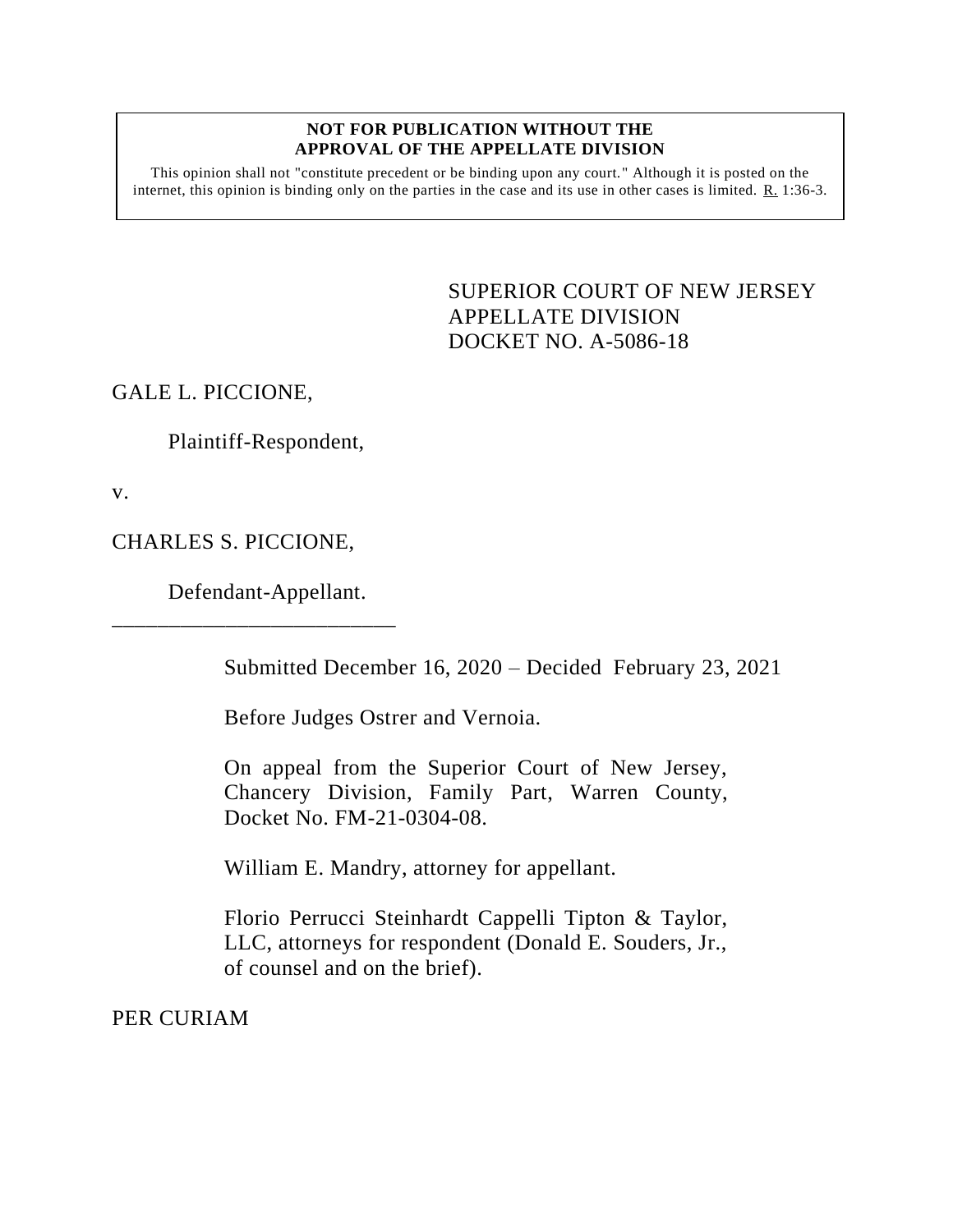In this post-judgment matrimonial matter, defendant Charles S. Piccione appeals from a Family Part order denying his motion to terminate his permanent alimony obligation to his former spouse, plaintiff Gale L. Piccione.<sup>1</sup> Based on our review of the record, we are convinced the court correctly determined defendant failed to present sufficient competent evidence establishing a permanent substantial change in circumstances warranting a hearing on his application for termination of his alimony obligation. We therefore affirm.

Plaintiff and defendant married in 1976 and divorced in 2008. Their dual judgment of divorce incorporates a property settlement agreement requiring that defendant pay plaintiff permanent alimony of \$2,500 per month. The agreement also provides for modification of alimony "upon [a] significant change in circumstances as same is then-defined by applicable law." At the time of the parties' divorce, defendant was employed as a lineman for Jersey Central Power & Light Company, and, under the property settlement agreement, it was "assumed that [defendant] earn[ed] or [was] presently capable of earning

<sup>&</sup>lt;sup>1</sup> The challenged order also granted plaintiff's cross-motion to compel defendant to pay alimony arrears and for an attorney's fee award. Defendant does not argue on appeal that the court erred by granting plaintiff's cross-motion, and we therefore do not address those portions of the court's order. See Sklodowsky v. Lushis, 417 N.J. Super. 648, 657 (App. Div. 2011) (finding "[a]n issue not briefed on appeal is deemed waived"); Jefferson Loan Co. v. Session, 397 N.J. Super. 520, 525 n.4 (App. Div. 2008) (same).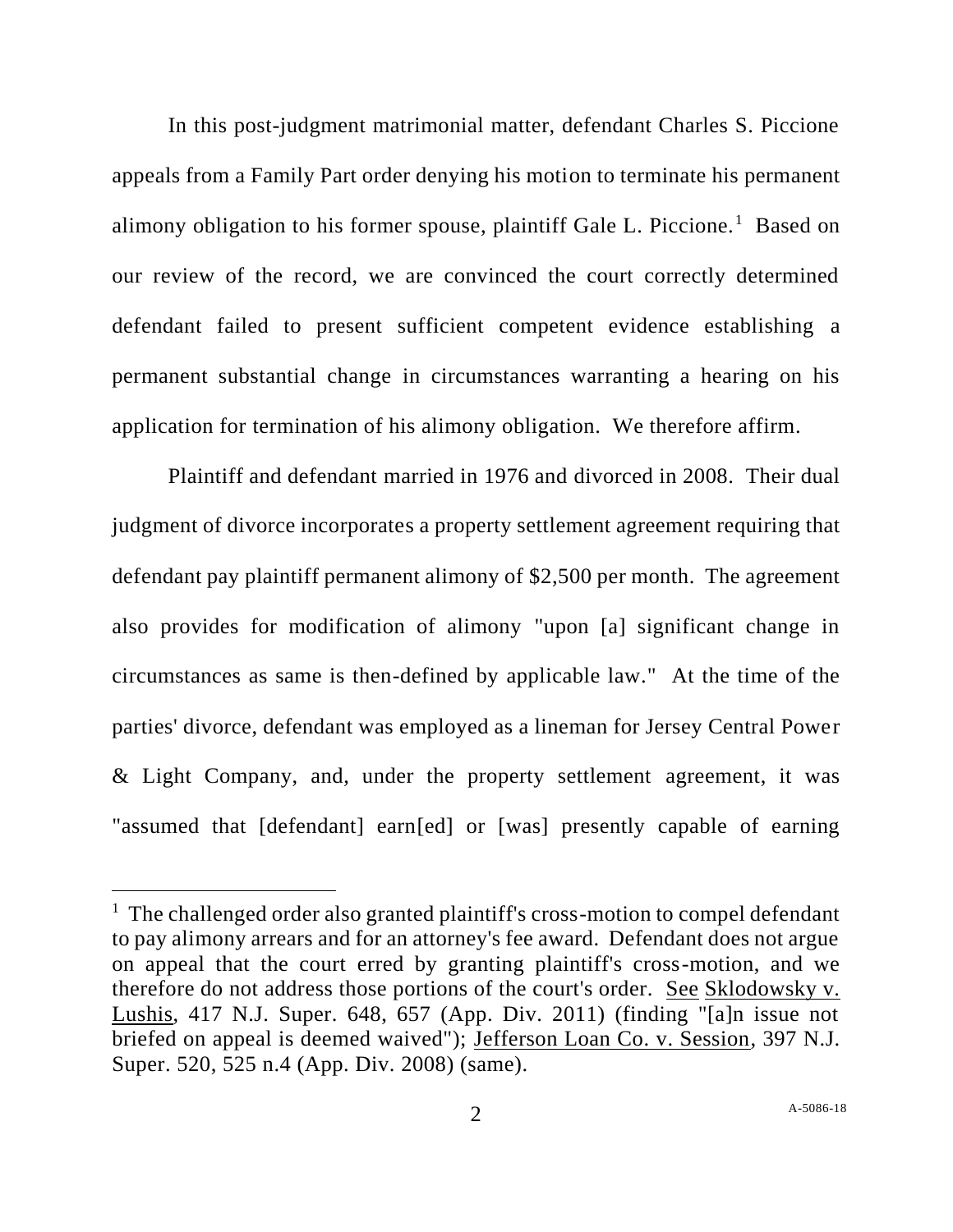approximately \$125,000[] per year and [plaintiff was] capable of earning \$34,000[] per year."

In May 2019, defendant moved to terminate his alimony obligation.<sup>2</sup> He claimed his circumstances had substantially changed since the 2008 property settlement agreement established his monthly support obligation. In support of the motion, he submitted a May 1, 2019 certification and a certification of his counsel, both of which annexed multiple exhibits, including medical records and reports from defendant's medical care providers and psychologist, and correspondence from his employer's Workers' Compensation insurance carrier.

In his certification, defendant stated that on November 6, 2018, he was electrocuted and sustained injuries while performing his job duties. Defendant averred that, as a result of his injuries, he had "excruciating pain in [his] left arm" and underwent "a surgical distal tendon repair to [his] left arm" on December 14, 2018. Defendant noted he was also scheduled for a May 17, 2019 "carpal tunnel surgery on [his] left arm due to nerve damage from the electrocution." He further explained he had been going to weekly physical

<sup>&</sup>lt;sup>2</sup> Defendant also moved for an award of counsel fees. We do not address the court's denial of defendant's motion for counsel fees because it was founded on the assumption that defendant would prevail on his motion to terminate alimony, and we affirm the court's denial of defendant's motion to terminate alimony.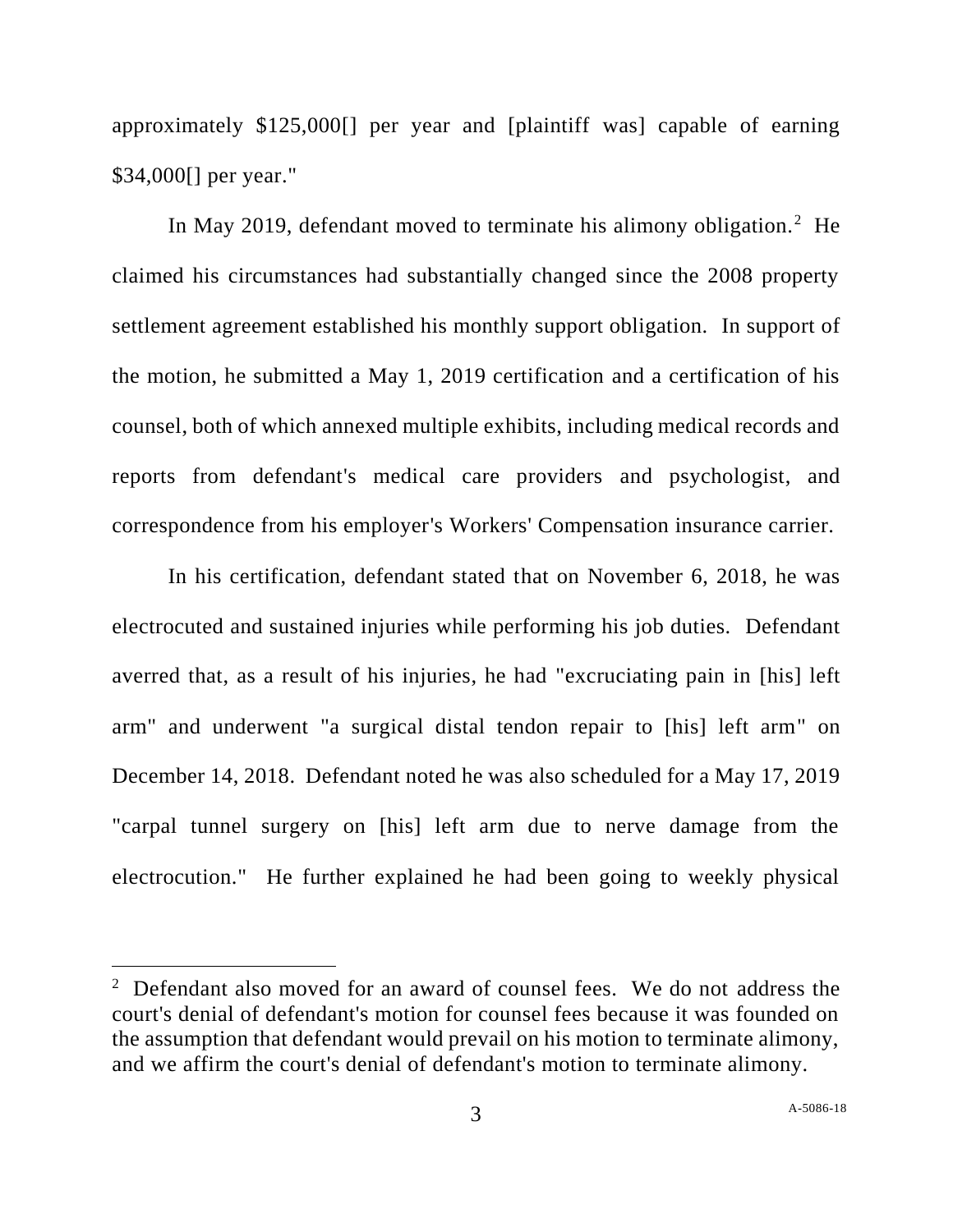therapy since the accident, had been "unable to work and ha[d] not worked since the . . . accident," and that his only source of income since the accident was a weekly \$903 Workers' Compensation benefit.

Defendant asserted "[t]he time frame" for his return to work was "unclear," and that one of his doctors, Dr. Eugene Cullen, stated he is "permanently" disabled. Defendant claimed his inability to work and the concomitant reduction in his income "constitute[] a serious change in circumstances" justifying termination of his permanent alimony obligation.

Defendant also listed the names of physicians treating him for the physical injuries he claimed were caused by the accident. He further noted he was being treated by a psychiatrist, Dr. Sanjeevani Jain, for anxiety, depression, and posttraumatic stress disorder.

The exhibits annexed to defendant's and his counsel's certifications include an April 10, 2019 handwritten note from Dr. Cullen stating that "[d]ue to traumatic brain injury, [defendant] is permanently disabled and thus qualifies for a handicapped placard." Defendant also relied on a June 14, 2019 handwritten note from Dr. Cullen stating "[defendant] is permanently disabled from complications of an electrocution injury on [November 6, 2018]. His current diagnoses resulting from this injury include traumatic brain injury,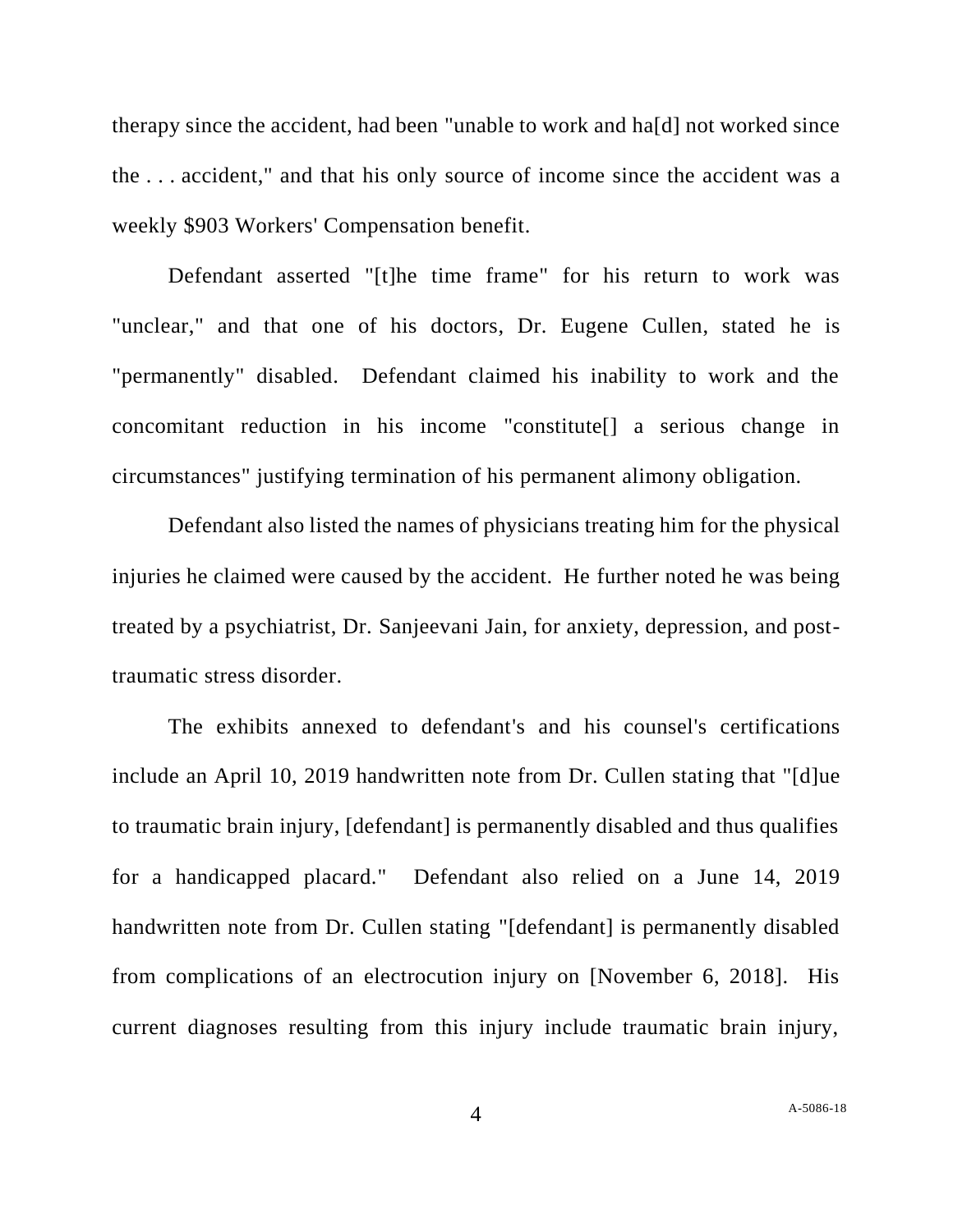hepatic encephalopathy, and post<sup>[-</sup>]traumatic stress disorder." No additional medical records or documentation were provided concerning Dr. Cullen's findings.

In support of his motion, defendant also relied on medical reports from orthopedist Dr. Frank J. Corrigan that summarized defendant's injuries and treatment, stated defendant suffered a left distal biceps tendon rupture in his left arm, and explained that surgery to treat the rupture was discussed with defendant. The records reflect defendant opted to proceed with the surgical repair of the tendon. In his records, Dr. Corrigan described the physical limitations that would be imposed following the surgery, defendant's anticipated course of physical therapy, and the timing of defendant's anticipated return to full duty at work:

> [Defendant] will be unable to perform any gripping, lifting, pushing[,] or pulling with the operative upper extremity for 6-8 [weeks] following surgery.

> [Defendant] will be prescribed therapy, which will begin 2 weeks after surgery. The [prescription] for therapy will be for 2-3 times per week for a minimum of 6 weeks. It may be necessary to renew this [prescription] if [defendant] has not achieved adequate function after only 6 weeks.

> [Defendant] will be able to return to work with the above restrictions after seen for the first post-operative visit 7-10 days following surgery. Return to work full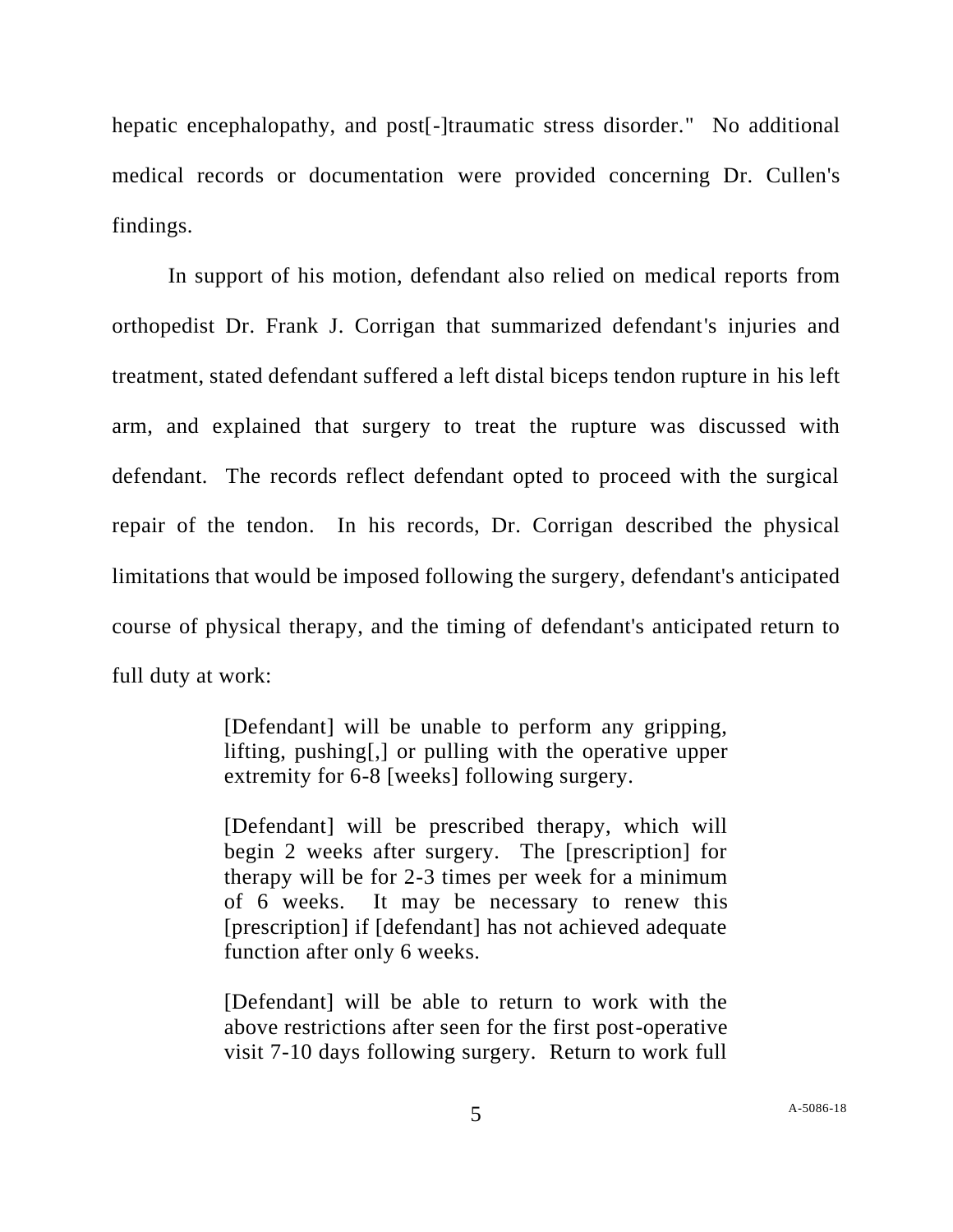duty would be estimated to be 3-4 months. [Maximum medical improvement] anticipated to be 6 months.

Dr. Corrigan performed the surgical repair of defendant's ruptured tendon on December 14, 2018. In a January 15, 2019 report, Dr. Corrigan stated he anticipated defendant's physical therapy would continue "for another 4-5 months, which is when [defendant] may be able to be released [for] full duty." Three months later, Dr. Corrigan's April 9, 2019 report indicated defendant was advised to "[c]ontinue no lifting, pushing[,] or pulling with the left arm."

Also annexed to defendant's counsel's certification was a June 6, 2019 letter from psychologist Dr. Charles J. Most, stating "that in [his] opinion, within a reasonable degree of psychological certainty," defendant "has been severely traumatized and is suffering from severe depression/anxiety and [post-traumatic stress disorder]." Dr. Most also explained defendant "is on disability and unable to work for the foreseeable future."

Plaintiff filed opposition to defendant's motion to terminate alimony, and she cross-moved to compel defendant to pay alimony arrears and for a counsel fee award. Plaintiff did not dispute that defendant had a workplace accident. She instead "question[ed] his subjective version of the event and its impact on his employability." Plaintiff challenged the accuracy of defendant's case information statement, claimed it was incomplete, and argued defendant failed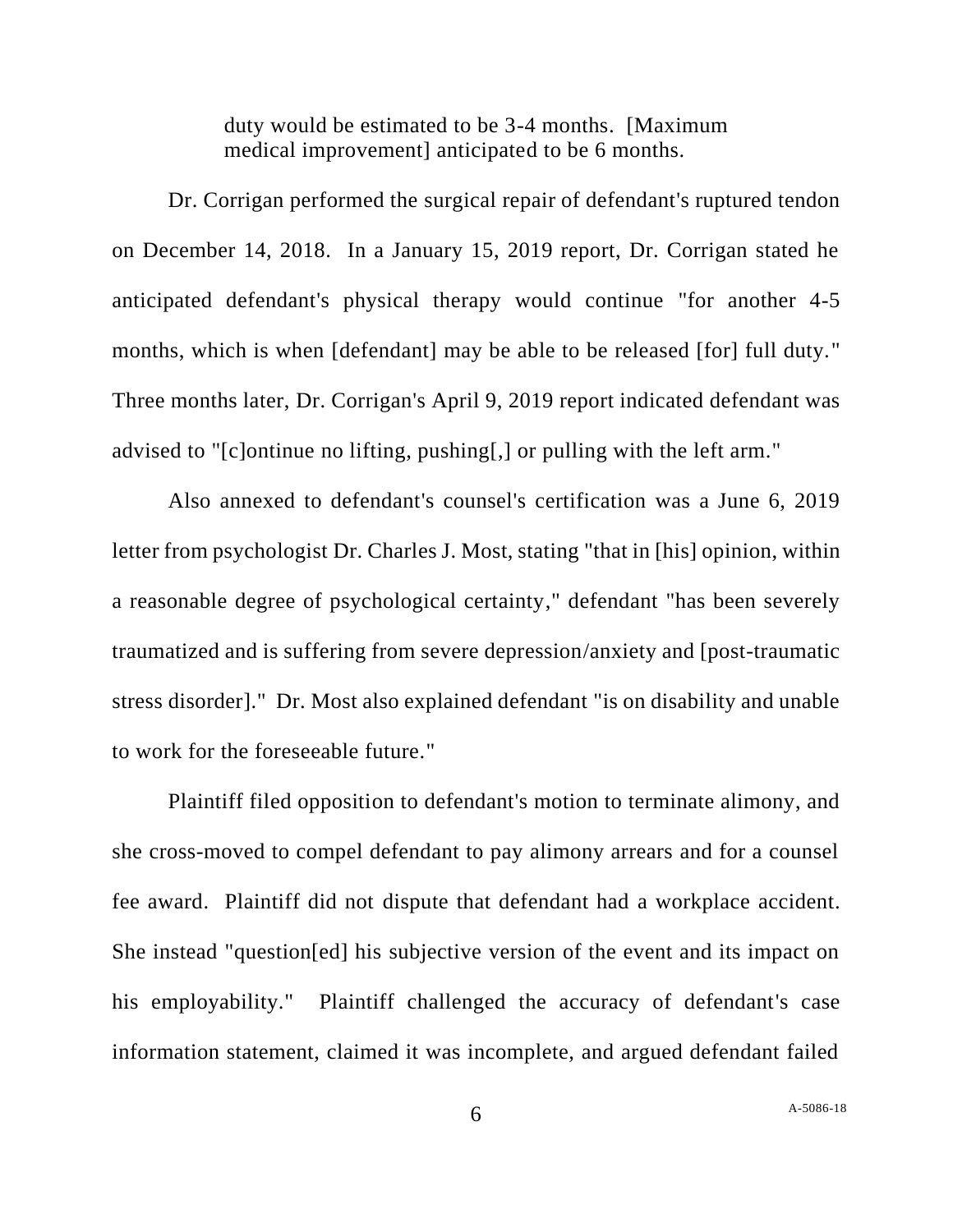to fully disclose his assets and income. Plaintiff also claimed the medical reports and records upon which defendant relied did not constitute competent evidence establishing he suffered from a disability that permanently prevented him from continuing employment. Plaintiff asserted defendant did not present competent evidence establishing a substantial change in circumstances warranting a hearing on his request to terminate alimony.

In his opposition to the cross-motion, defendant relied on the exhibits submitted in support of his motion to support his claim that he suffered from various physical injuries as a result of the accident, as well as other psychological issues. Defendant noted he had undergone the tendon rupture repair and carpal tunnel surgeries, and that Dr. Cullen required that he walk with a cane due to "problems with [his] balance." Defendant reported he suffers from tinnitus and that his left thumb and top of his hand are numb. Defendant also certified he was treating with his psychiatrist, Dr. Jain, for anger issues, anxiety, and depression, but his conditions had improved because of medication Dr. Jain had prescribed.

Defendant declared he "no longer ha[d] income coming in from" his employer, he is "physically and mentally unable to work," and he has been informed by his doctors that his injuries are permanent. He also asserted the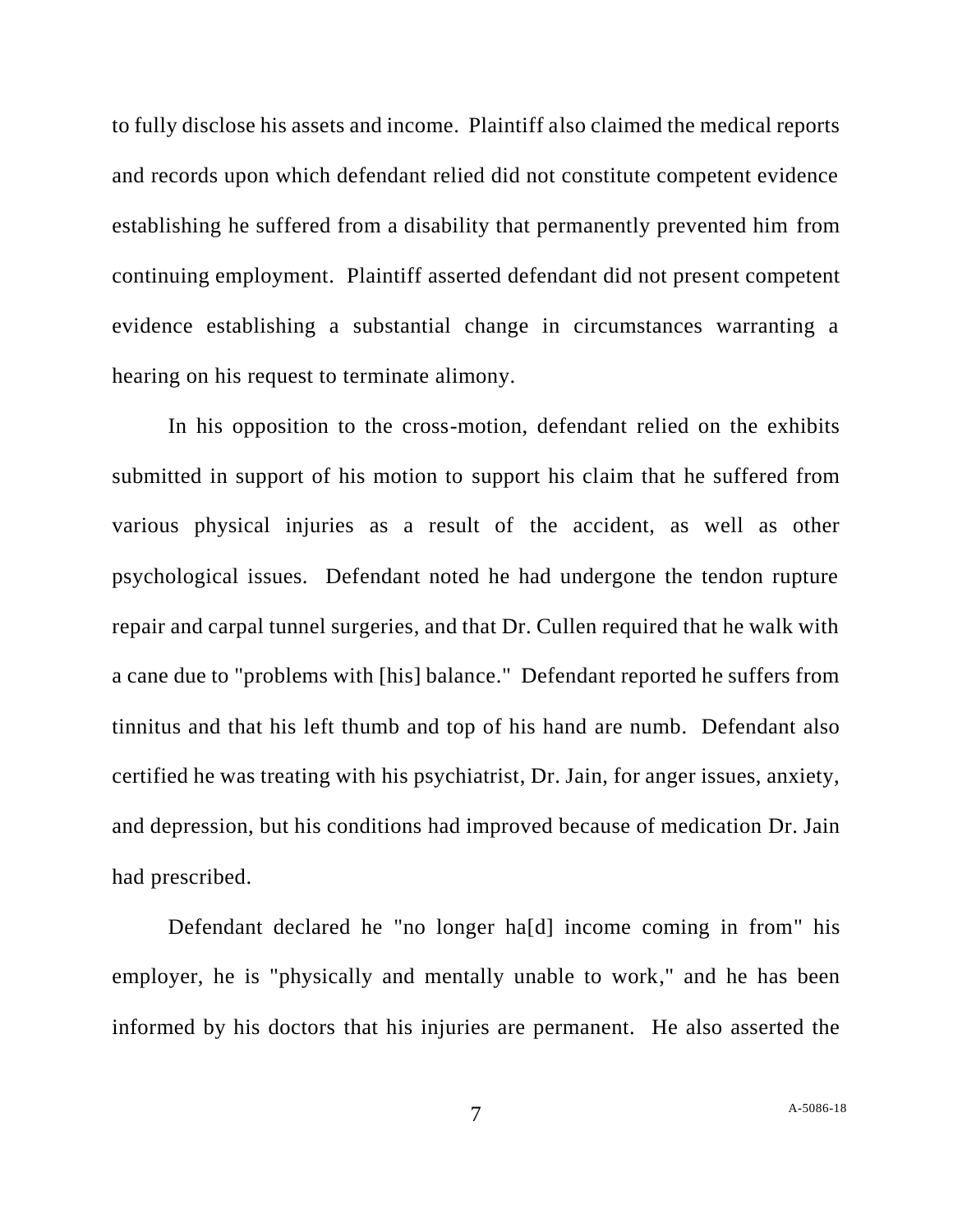Workers' Compensation carrier paid him \$903 per week because he "was disabled." Defendant further cited and described the medical reports and records he submitted in support of his motion, claiming the information "confirm[ed his] disability and . . . inability to work."

After hearing argument on the motions, the court entered an order denying defendant's motion to terminate his permanent alimony obligation and granting plaintiff's cross-motion to compel defendant to pay alimony arrears and for counsel fees. In a written statement of reasons accompanying the order, the court found defendant failed "to prove he is permanently disabled and unable to resume work at some level."

The court rejected defendant's reliance on the doctors' reports to establish he suffered from an injury that will permanently prevent him from resuming employment. The court found Dr. Corrigan's note stating defendant is permanently disabled did not "elaborate on the basis of [his] finding, apart from listing [defendant's] diagnoses," and that the note was otherwise untethered to "documentation to support its finding."

The court also determined the letters from the Workers' Compensation carrier did not establish a permanent disability because they "classified [defendant's] condition as a 'temporary total disability,'" and that a letter from

8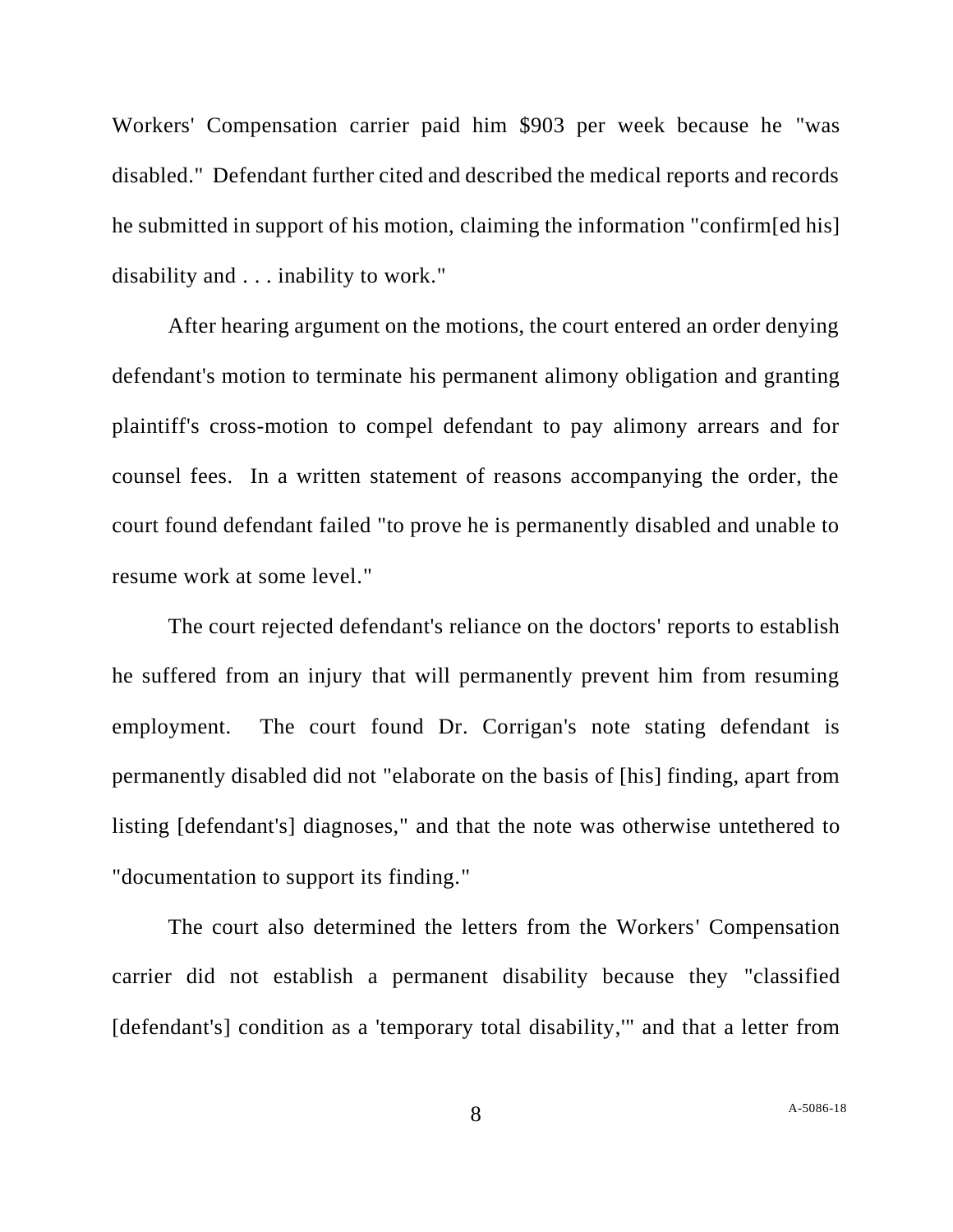defendant's insurance carrier noted defendant had not applied for "long-term disability benefits."

The court also found Dr. Corrigan's reports undermined defendant's claim that he suffered from an injury that rendered him permanently unable to resume work. The court noted the December 19, 2018 report stated defendant could not lift, push, pull, or grip with his left upper extremity only "for 6-8 weeks" following the December 14, 2018 surgery, and the January 15, 2019 report stated physical therapy was required for an additional "4-5 months, which is when [defendant] may be able to be released [to] full duty." The court explained defendant provided an April 9, 2019 progress report stating he should continue not to lift, push, or pull with his left arm, but that he had not provided more "recent progress notes to confirm whether he was able to make a full recovery as anticipated in the January 15, 2019 note."

The court also observed the June 6, 2019 letter from Dr. Most stated defendant was "severely traumatized and is suffering from severe depression/anxiety and [post-traumatic stress disorder]," but that Dr. Most's opinion was not supported by any documentation. Similarly, the court noted that, at oral argument on the motions, defendant produced a June 12, 2019 letter from psychiatrist Dr. Jain describing defendant's mental health issues, but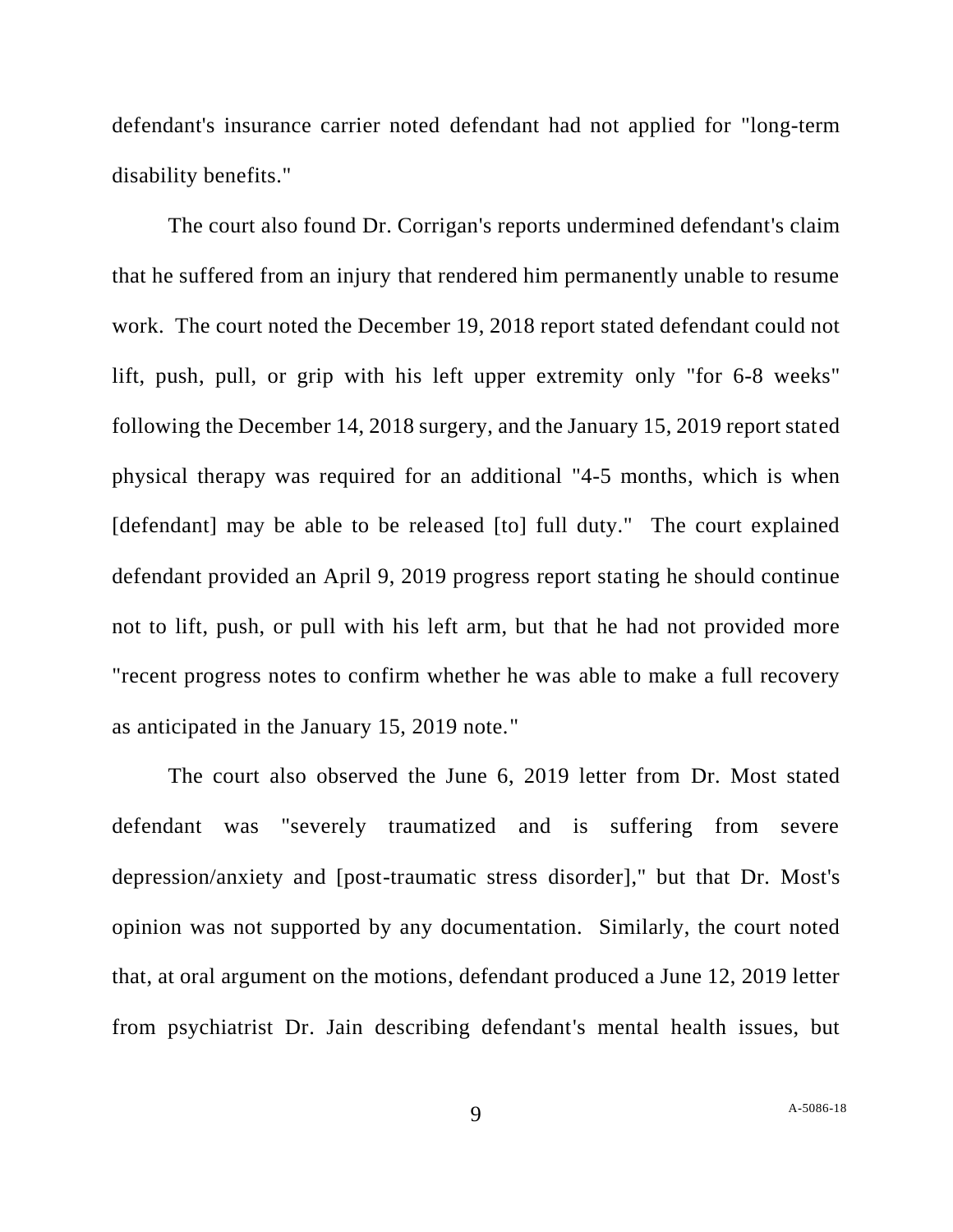"[n]owhere in the letter does Dr. Jain opine that as a result of these ailments defendant is permanently disabled and cannot be gainfully employed."<sup>3</sup>

The court found it was not "appropriate to terminate defendant's alimony obligation when he submit[ted] no reliable proofs suggesting his disability is permanent." The court also found defendant failed to sustain his "burden to show a substantial and permanent change of circumstances on account of his alleged disability." The court further observed that defendant failed to "explain the source and location of" \$525,541 in income shown on his 2018 tax return "to suggest such funds are unavailable to meet his alimony obligation while he remains on [W]orkers' [C]ompensation." This appeal followed entry of the court's order.

"Whether an alimony obligation should be modified based upon a claim of changed circumstances rests within a Family Part judge's sound discretion." Larbig v. Larbig, 384 N.J. Super. 17, 21 (App. Div. 2006). A motion to terminate alimony must be considered based on the facts specific to each case, and we "must give due recognition to the wide discretion which our law rightly affords to the trial judges who deal with these matters." Ibid. (quoting Martindell v. Martindell, 21 N.J. 341, 355 (1956)); see also Cesare v. Cesare,

<sup>&</sup>lt;sup>3</sup> The parties did not include Dr. Jain's letter in the record on appeal.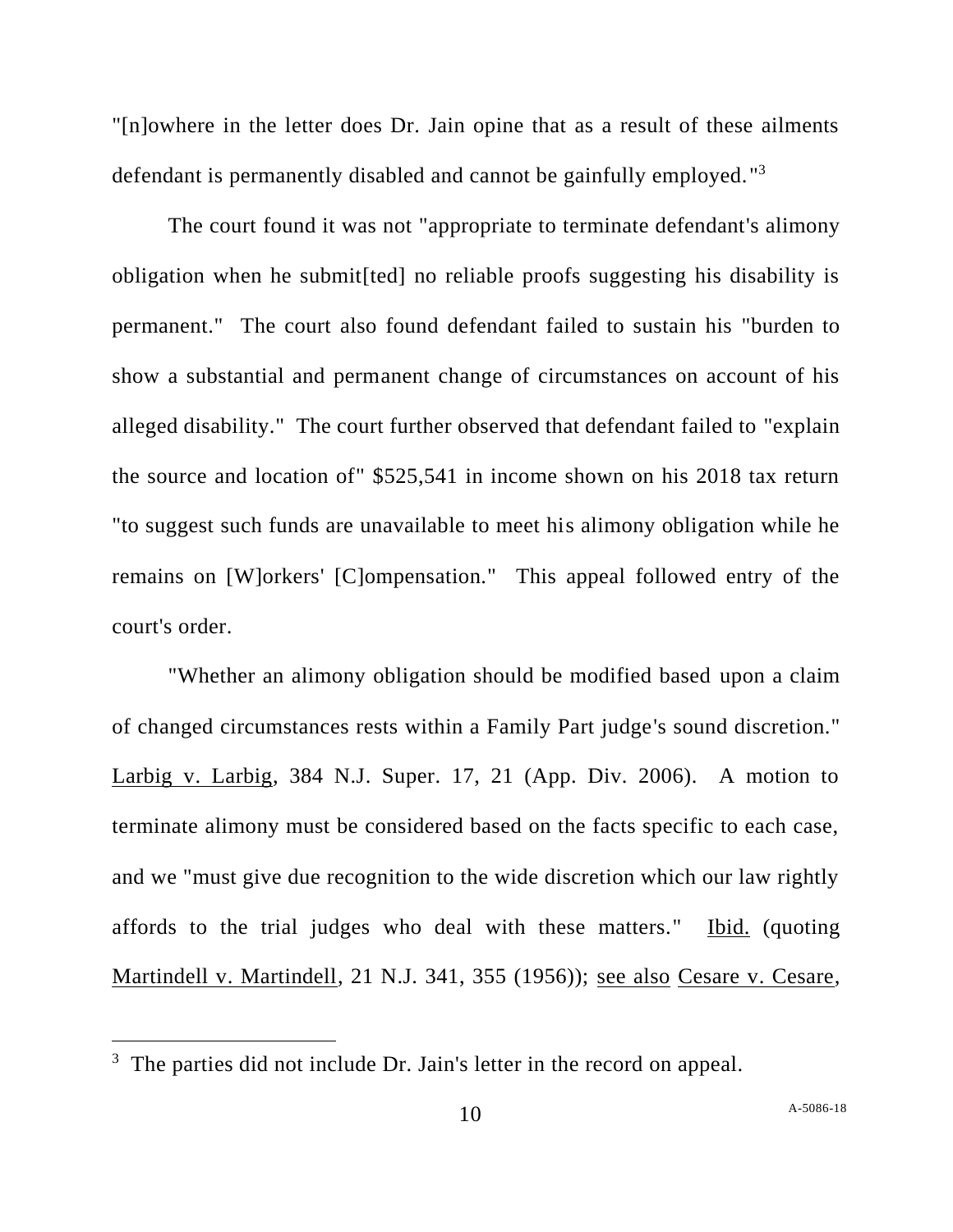154 N.J. 394, 412-13 (1998) (explaining we accord particular deference to the Family Part due to its "expertise in family matters").

We will reverse a Family Part order only if there is "'a denial of justice' because the family court's 'conclusions are . . . "clearly mistaken" or "wide of the mark."'" Parish v. Parish, 412 N.J. Super. 39, 48 (App. Div. 2010) (quoting N.J. Div. of Youth & Fam. Servs. v. E.P., 196 N.J. 88, 104 (2008)). "This court does not accord the same deference to a trial judge's legal determinations," which are "reviewed de novo." Ricci v. Ricci, 448 N.J. Super. 546, 565 (App. Div. 2017) (citing Reese v. Weis, 430 N.J. Super. 552, 568 (App. Div. 2013)).

An agreement and order to pay permanent alimony is "subject to review or modification by our courts based upon a showing of changed circumstances." Glass v. Glass, 366 N.J. Super. 357, 370 (App. Div. 2004) (quoting Miller v. Miller, 160 N.J. 408, 419 (1999)); see also [N.J.S.A. 2A:34-23](https://1.next.westlaw.com/Link/Document/FullText?findType=L&pubNum=1000045&cite=NJST2A%3a34-23&originatingDoc=Icb29de30553011e8a6608077647c238b&refType=LQ&originationContext=document&transitionType=DocumentItem&contextData=(sc.Keycite)) (providing support orders "may be revised and altered by the court from time to time as circumstances may require"). "The party seeking modification has the burden of showing such 'changed circumstances' as would warrant relief from the support or maintenance provisions involved." Lepis v. Lepis, 83 N.J. 139, 157 (1980) (citation omitted). A permanent involuntary decrease in a supporting spouse's income typically constitutes a "changed circumstance" permitting a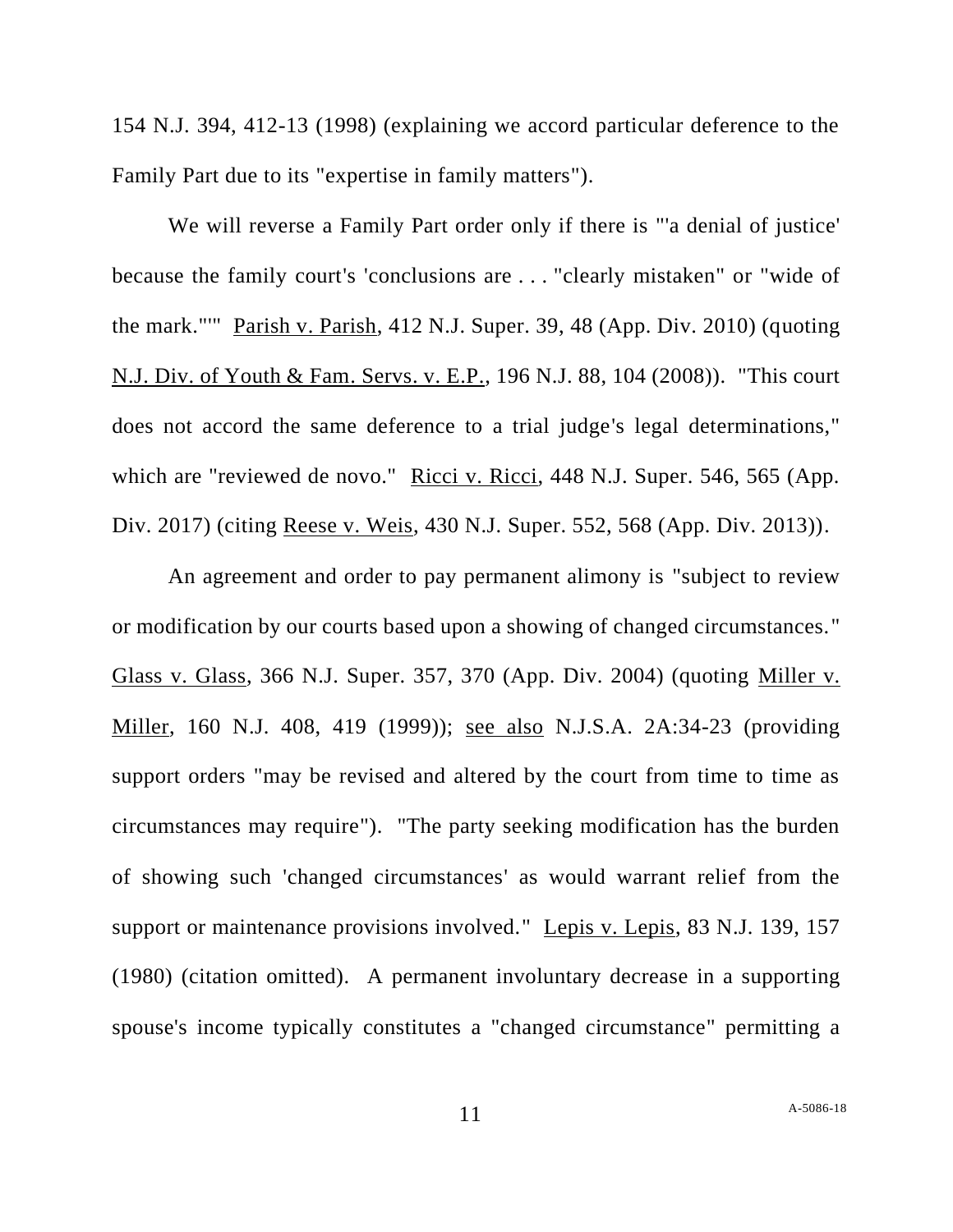modification or termination of alimony. Innes v. Innes, 117 N.J. 496, 504 (1990); see also Petersen v. Petersen, 85 N.J. 638, [643](http://www.gannlaw.com/OnlineApp/ResearchTools/Main/link_case_cite.cfm?case_cite=01000850000638a#P643) (1981) (holding a change in an obligor's income typically warrants modification of alimony).

A movant must first make "[a] prima facie showing of changed circumstances . . . before a court will order discovery." Landau v. Landau, 461 N.J. Super. 107, 108-09 (alterations in original) (App. Div. 2019) (quoting Lepis, 83 N.J. at 157). Only after a movant has made this prima facie showing and engaged in discovery will the court "decide whether to hold a hearing." R.K. v. F.K., 437 N.J. Super. 58, 62 (App. Div. 2014) (quoting Lepis, 83 N.J. at 159).

"[P]rima facie . . . [evidence is] evidence that, if unrebutted, would sustain a judgment in the proponent's favor." Baures v. Lewis, 167 N.J. 91, 118 (2001), overruled on other grounds, Bisbing v. Bisbing, 230 N.J. 309, 335 (2017). To determine whether there is a prima facie showing of changed circumstances, the court must consider the terms of the order at issue and compare the facts as they existed when the order was entered with the facts at the time of the motion. See Faucett v. Vasquez, 411 N.J. Super. 108, 129 (App. Div. 2009). The court must determine "whether the change in circumstance is continuing and whether the agreement or decree has made explicit provision for the change." Lepis, 83 N.J. at 152. "Temporary circumstances are an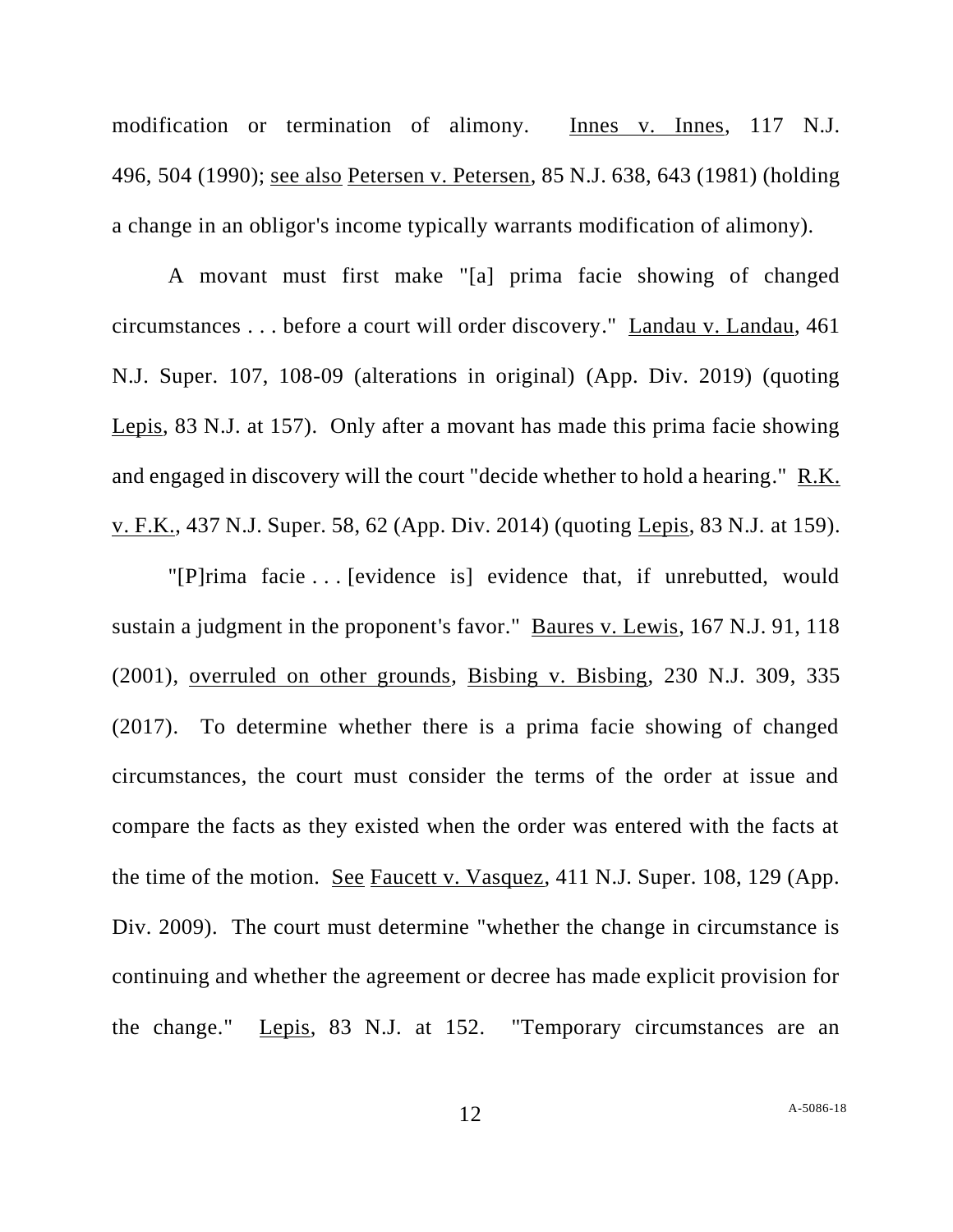insufficient basis for modification" or termination of an alimony obligation. Innes, 117 N.J. at 504 (citing Bonanno v. Bonanno, 4 N.J. 268, 275 (1950)).

Defendant argues the court abused its discretion by finding the submissions supporting his motion did not establish a prima facie showing of the permanent change in circumstances necessary for termination of his permanent alimony obligation. He claims the "credible medical evidence" he submitted established "that he was permanently disabled" and therefore entitled to a plenary hearing on his request to terminate alimony.

We find no abuse of discretion in the court's denial of defendant's motion. Defendant does not dispute it was his burden to present competent evidence of a permanent change in circumstances establishing a prima facie entitlement to termination of his alimony obligation. See, e.g., Palombi v. Palombi, 414 N.J. Super. 274, 291 (App. Div. 2010) (affirming denial of request for termination of alimony and for a plenary hearing in part because the supporting spouse did not provide "proof . . . to show that any change in circumstances was permanent"). He argues he satisfied that burden by presenting evidence his workplace injuries and psychological issues rendered him permanently unable to work.

The court's careful scrutiny and well-reasoned analysis of the reports, notes, and letters proffered by defendant supports its conclusion that defendant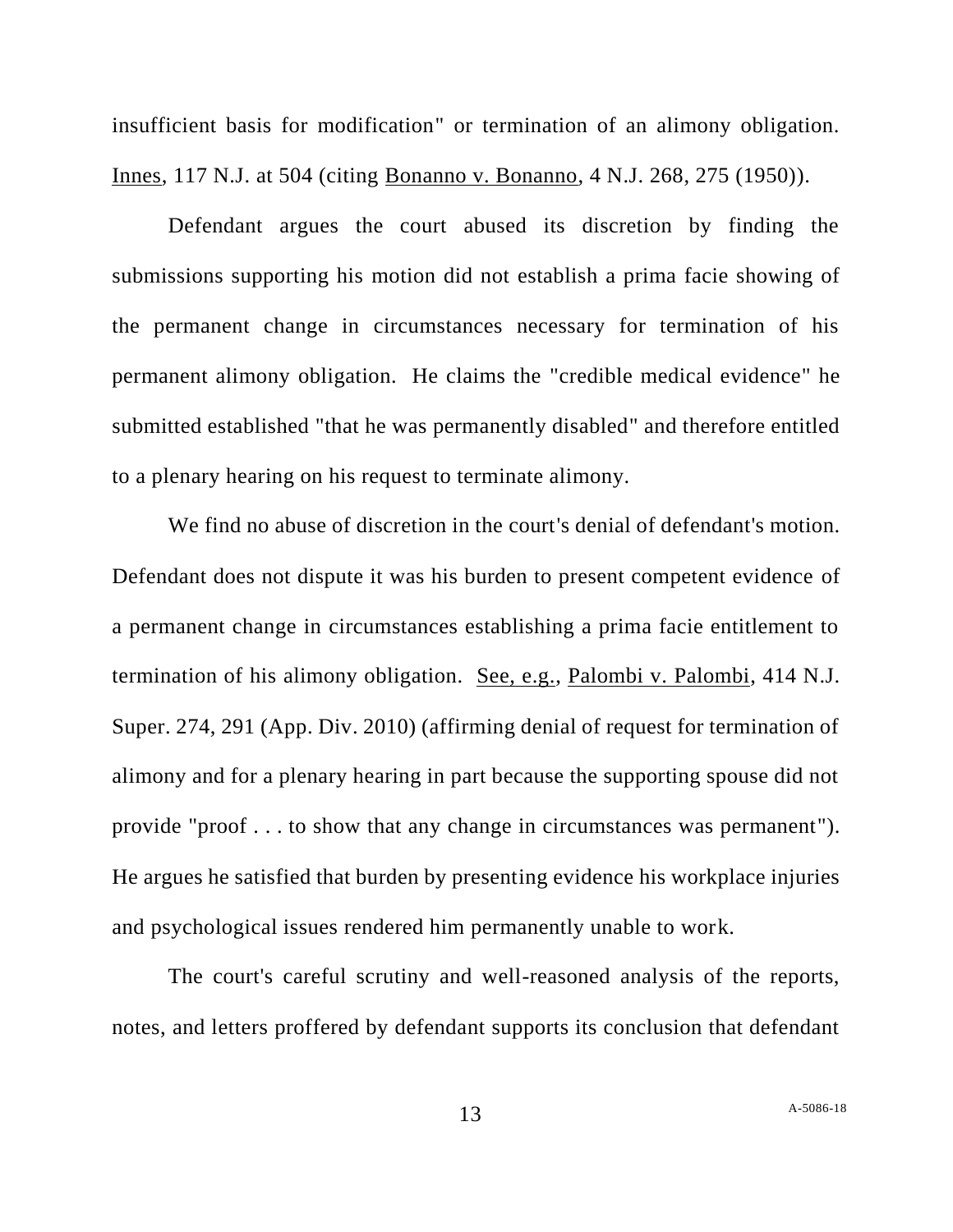failed to present competent evidence establishing the claimed permanent change in circumstances—an alleged permanent inability to work. The party moving for termination of alimony has the burden of presenting competent evidence establishing a prima facie case of changed circumstances. See R. 1:6–6; Lepis, 83 N.J. at 157-59. Defendant did not sustain that burden here.

The motion court correctly recognized Dr. Corrigan's reports describe the physical injuries defendant sustained in the workplace accident, but that Dr. Corrigan did not offer an opinion that the injuries were permanent or that they would permanently prevent defendant from returning to work. To the contrary, Dr. Corrigan's reports predict defendant's recovery from his injuries and surgeries and forecast defendant's return to full duty at work following physical therapy. The reports support a finding defendant's physical injuries temporarily prevented his return to work, but he was required to present competent proof of a permanent change in circumstances warranting termination of his alimony obligation. See Innes, 117 N.J. at 504; Lepis, 83 N.J. at 151; Palombi, 414 N.J. Super. at 291. We find no error in the court's reliance on the reports to support its conclusion defendant demonstrated only a temporary change in circumstances related to his ability to work.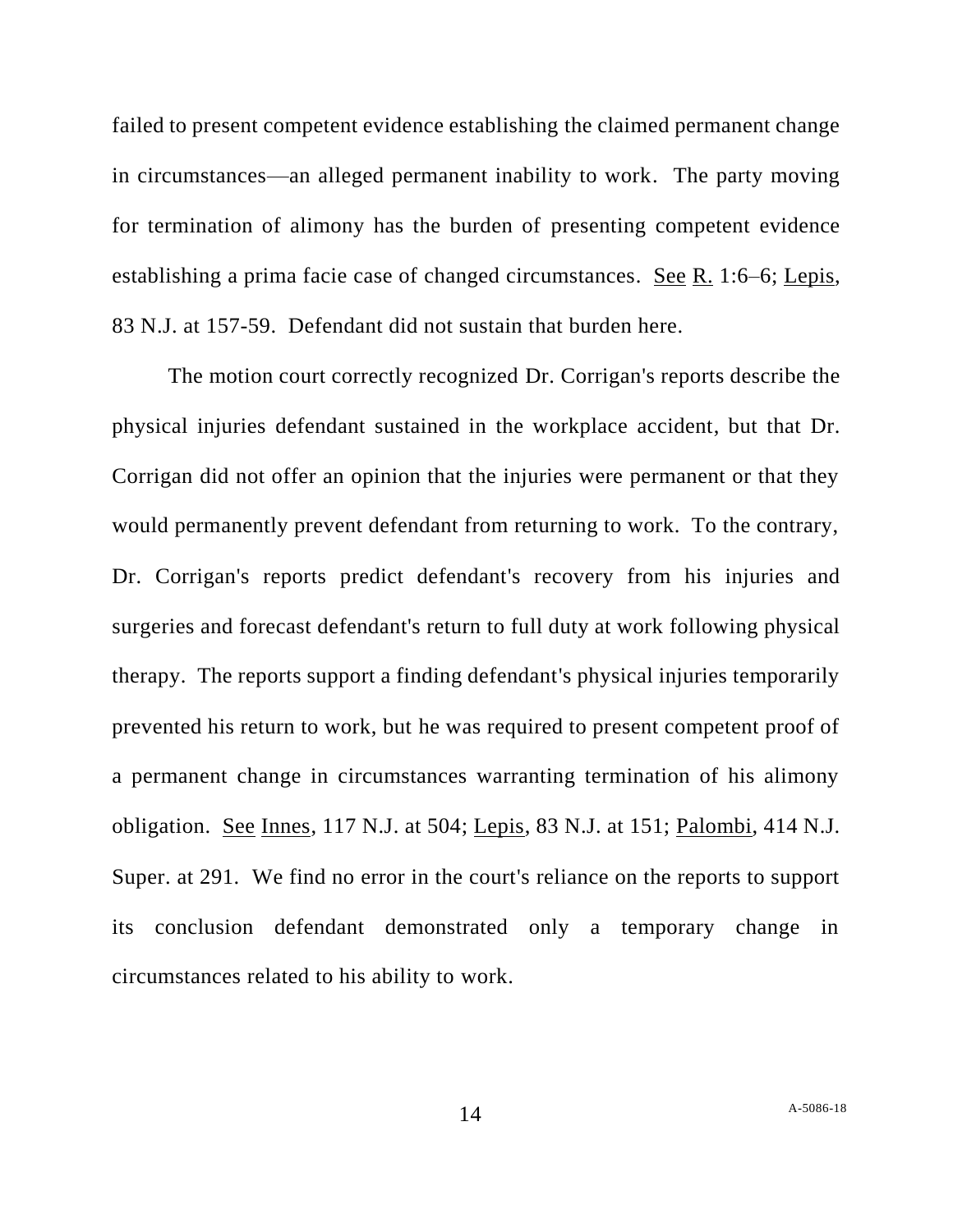The court also properly rejected defendant's reliance on two cursory notes from Dr. Cullen stating only that defendant suffers from various conditions and is "permanently disabled." The opinions constitute inadmissible net opinions because they consist of "bare conclusions, unsupported by factual evidence," Davis v. Brickman Landscaping, Ltd., 219 N.J. 395, 410 (2014) (quoting Buckelew v. Grossbard, 87 N.J. 512, 524 (1981)); they do not include the "why and wherefore" for the opinions expressed, ibid. (quoting Pomerantz Paper Corp. v. New Cmty. Corp., 207 N.J. 344, 372 (2011)); and they are untethered to any "standard [upon] which" the doctor relies or makes reference, ibid. (quoting Pomerantz Paper Corp., 207 N.J. at 373). We consider a court's determination on the inadmissibility of evidence under an abuse of discretion standard. Estate of Hanges v. Metro. Prop. & Cas. Ins., 202 N.J. 369, 383-84 (2010). We find no abuse of discretion in the court's rejection of defendant's reliance on the inadmissible net opinions offered by Dr. Cullen.

Defendant also relies on Dr. Most's letter, but it suffers from the same infirmity as Dr. Cullen's notes. Dr. Most's letter opines that defendant will not be able to return to work "for the foreseeable future." It does not, however, include the why or wherefore for the opinion, it fails to identify the evidentiary basis for the opinion, and the opinion is not based on any articulated standard.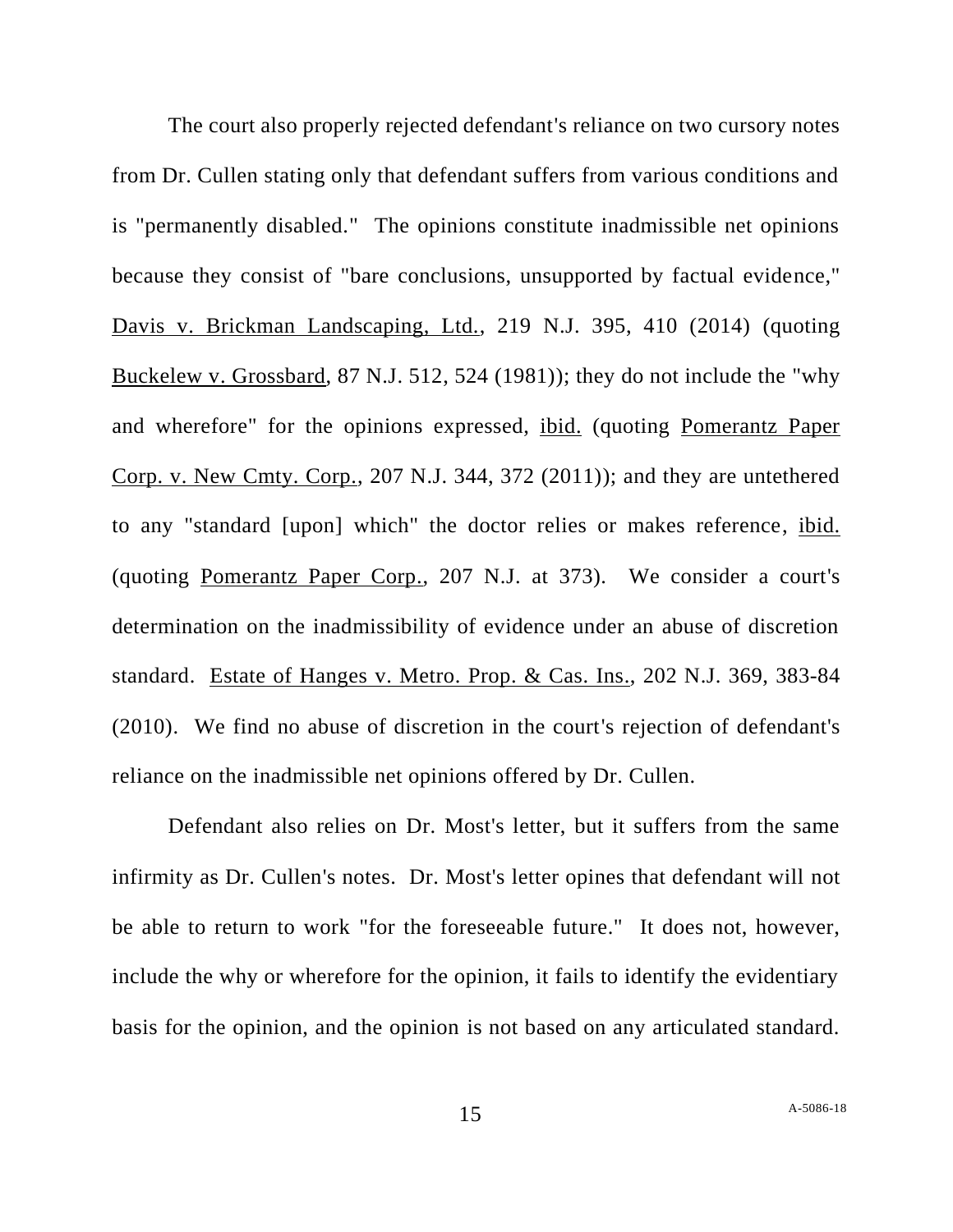Davis, 219 N.J. at 410. Dr. Most's statement constitutes an inadmissible net opinion the court properly disregarded, and, even if the statement was competent evidence, it does not include a declaration that defendant is permanently unable to return to employment.

The court also rejected defendant's reliance on Dr. Jain's letter that was presented at the oral argument but is not included in the record on appeal. The court found the letter described defendant's apparent mental health issues, but that the letter did not state those issues prevented defendant from continuing his employment. Defendant does not challenge the court's findings concerning the letter's contents, and we agree with the motion court that the letter, as described, does not support defendant's request for relief. Defendant's motion was founded on an alleged permanent inability to return to work, but the record does not include any evidence Dr. Jain opined defendant is unable to work.

We also find no error in the court's determination that defendant's receipt of temporary total Workers' Compensation benefits does not require a conclusion that defendant is permanently disabled and will never be able to return to his employment. The record shows defendant received temporary benefits and that he has not applied for long-term disability benefits. The record is bereft of any finding by the Workers' Compensation court that defendant is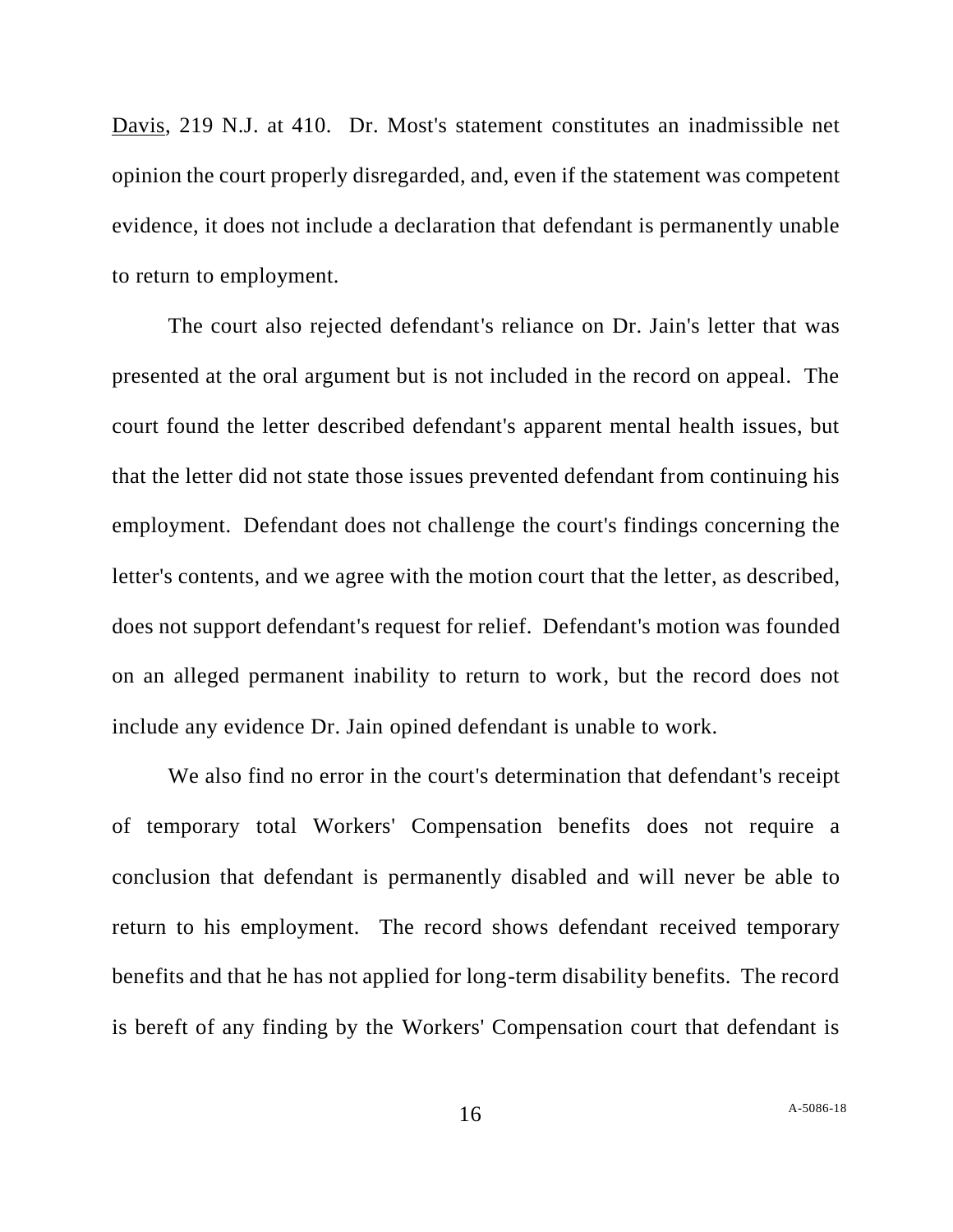permanently unable to return to work and, as a matter of law, an individual need not suffer from a permanent inability to continue employment to qualify for the receipt of temporary disability benefits. Under the Workers' Compensation Act, N.J.S.A. 34:15-1 to -142, temporary disability benefits "provide an individual who suffers a work-related injury with a 'partial substitute for loss of current wages,'" Cunningham v. Atl. States Cast Iron Pipe Co., 386 N.J. Super. 423, 428 (App. Div. 2006) (quoting Ort v. Taylor-Wharton Co., 47 N.J. 198, 208 (1966)), that "continues 'until the employee is able to resume work and continue permanently thereat' or until [the individual] 'is as far restored as the permanent character of the injuries will permit,' whichever happens first," id. at 427-28 (quoting Monaco v. Albert Maund, Inc., 17 N.J. Super. 425, 431 (App. Div. 1952)); see also N.J.S.A. 34:15-38 (providing that temporary disability benefits are paid from the "the day that the employee is first unable to continue at work by reason of the accident . . . up to the first working day that the employee is able to resume work and continue permanently thereat").

In sum, we are convinced the court properly scrutinized defendant's submissions and concluded defendant did not present competent evidence establishing a permanent change in circumstances—a permanent inability to continue working—establishing a prima facie entitlement to the termination of